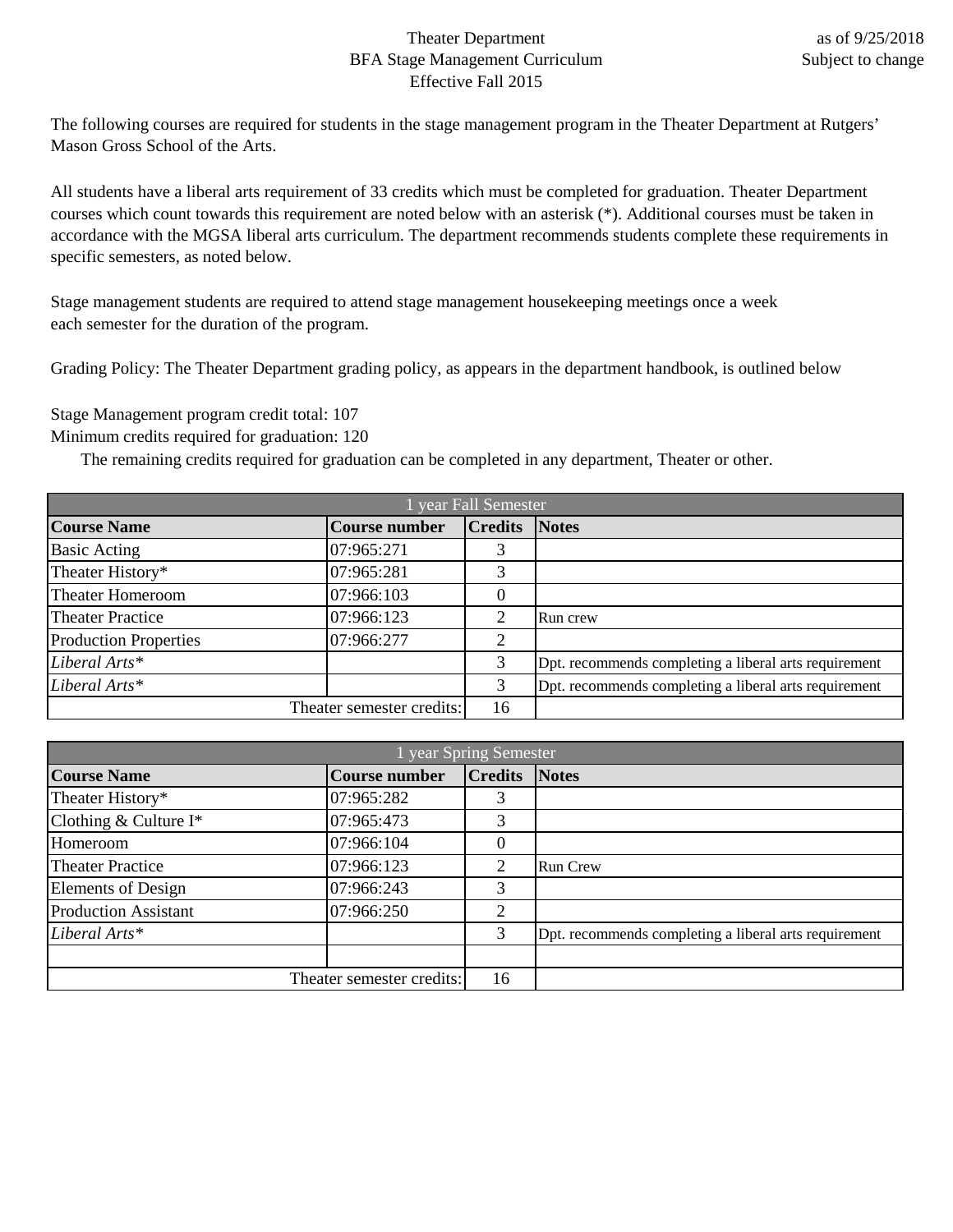## Theater Department BFA Stage Management Curriculum Effective Fall 2015

| 2 year Fall Semester           |                           |                |                                                       |
|--------------------------------|---------------------------|----------------|-------------------------------------------------------|
| <b>Course Name</b>             | <b>Course number</b>      | <b>Credits</b> | <b>Notes</b>                                          |
| Global Theater I*              | 07:965:370                | 3              |                                                       |
| Directing                      | 07:965:421                | 3              |                                                       |
| Homeroom                       | 07:966:103                | $\theta$       |                                                       |
| Principles of Stage Management | 07:966:315                | 3              |                                                       |
| Sound Tech for Theater         | 07:966:361                | ◠              |                                                       |
| <b>SM</b> Project              | 07:966:424                | 3              | ASM. Credits by arrangement. Enter 3.                 |
| Liberal Arts*                  |                           | 3              | Dpt. recommends completing a liberal arts requirement |
|                                | Theater semester credits: | 17             |                                                       |

| 2 year Spring Semester          |                               |                |                                       |  |
|---------------------------------|-------------------------------|----------------|---------------------------------------|--|
| <b>Course Name</b>              | Course number                 | <b>Credits</b> | <b>Notes</b>                          |  |
| Voice for Theater               | 07:965:346                    |                | week course                           |  |
| <b>Global Theater II</b>        | 07:965:371                    | 3              |                                       |  |
| Homeroom                        | 07:966:104                    | 0              |                                       |  |
| <b>Fundamentals of Lighting</b> | 07:966:343                    | 3              |                                       |  |
| <b>Stage Combat</b>             | 07:966:410                    |                | week course                           |  |
| <b>Stage Management</b>         | 07:966:423                    | 3              |                                       |  |
| <b>Stage Management Project</b> | 07:966:424                    | 3              | ASM. Credits by arrangement. Enter 3. |  |
|                                 | <b>Total Theater Credits:</b> | 15             |                                       |  |

| 3 year Fall Semester                |                           |                      |                                                                                                           |
|-------------------------------------|---------------------------|----------------------|-----------------------------------------------------------------------------------------------------------|
| <b>Course Name</b>                  | <b>Course number</b>      | <b>Credits Notes</b> |                                                                                                           |
| Shakespeare: The Elizabethan Plays* | 01:358:314                | 3                    | Alternative courses on Shakespeare may fulfill<br>requirement. 01:358:314 fulfills Literature requirement |
| <b>Theater Management</b>           | 07:965:364                |                      | Either Theater Management or Theater Criticism will                                                       |
| <b>OR</b>                           |                           | 3                    | fulfill requirement                                                                                       |
| <b>Theater Criticism</b>            | 07:965:410                |                      |                                                                                                           |
| Homeroom                            | 07:966:103                | 0                    |                                                                                                           |
| Stage Mgt. Project                  | 07:966:424                | 3                    | ASM/PSM Credits by arrangement. Enter 3                                                                   |
| Adv. Stage Management               | 07:966:443                | 3                    |                                                                                                           |
| Production Design Project           | 07:966:422                |                      | Credits by arrangement. Determined by advisor.<br>1 credit minimum. May also complete an additional SM    |
|                                     |                           |                      | assignment for 3 credits                                                                                  |
| Design Elective                     |                           | 2                    |                                                                                                           |
|                                     | Theater semester credits: | 15                   |                                                                                                           |